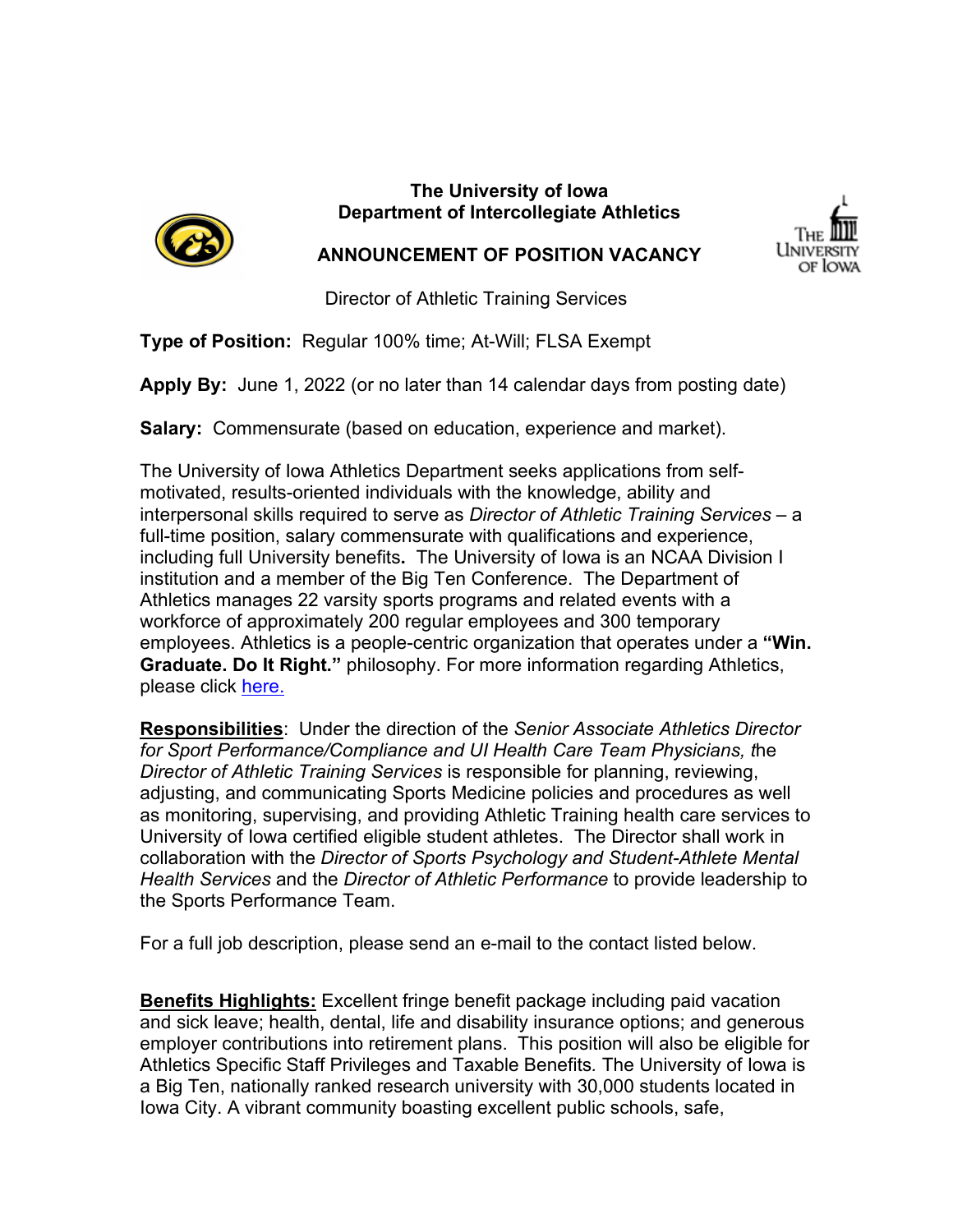comfortable neighborhoods, affordable housing, a highly educated population, and numerous cultural, recreational and sporting opportunities and events contribute to the Iowa City area frequently appearing high on the best-places-tolive listings. Go to "Working at lowa" to learn more.

#### **POSITION QUALIFICATIONS**

## **Required Qualifications**:

- Master's Degree in Athletic Training, Sport Performance, Exercise Science (or international equivalent) or equivalent combination of education and experience;
- Minimum of three (3) years of experience in athletic training, sport performance, exercise science or related, to include related leadership or supervisory experience;
- One to three years of experience as a Certified Athletic Trainer (ATC) providing sports medicine coverage for an NCAA athletic team in a comprehensive sports medicine environment;
- Board of Certification (BOC) in athletic training;
- Iowa Athletic Training license upon commencement;
- CPR/BLS certification:
- Excellent oral and written communication skills as demonstrated through clinician experience and/or use of effective and creative training techniques;
- Ability to work constructively and collaboratively in a diverse environment, demonstrating strong interpersonal skills and ability to build trusting relationships;
- Working knowledge of and ability to:
	- o Utilize basic office support software (word processing, email, presentation software and spreadsheets) <modify according to position>
	- o Operate effectively within a highly regulated team environment.

#### **Desired Qualifications:**

- Basic knowledge and understanding of the professionalism and intensity necessary to successfully contribute to a Division I athletics program;
- Certification specialties in treatment of soft tissue injuries with manual therapy;
- Experience working with electronic injury surveillance and medical records programs;
- Experience working with a large roster of student-athletes.